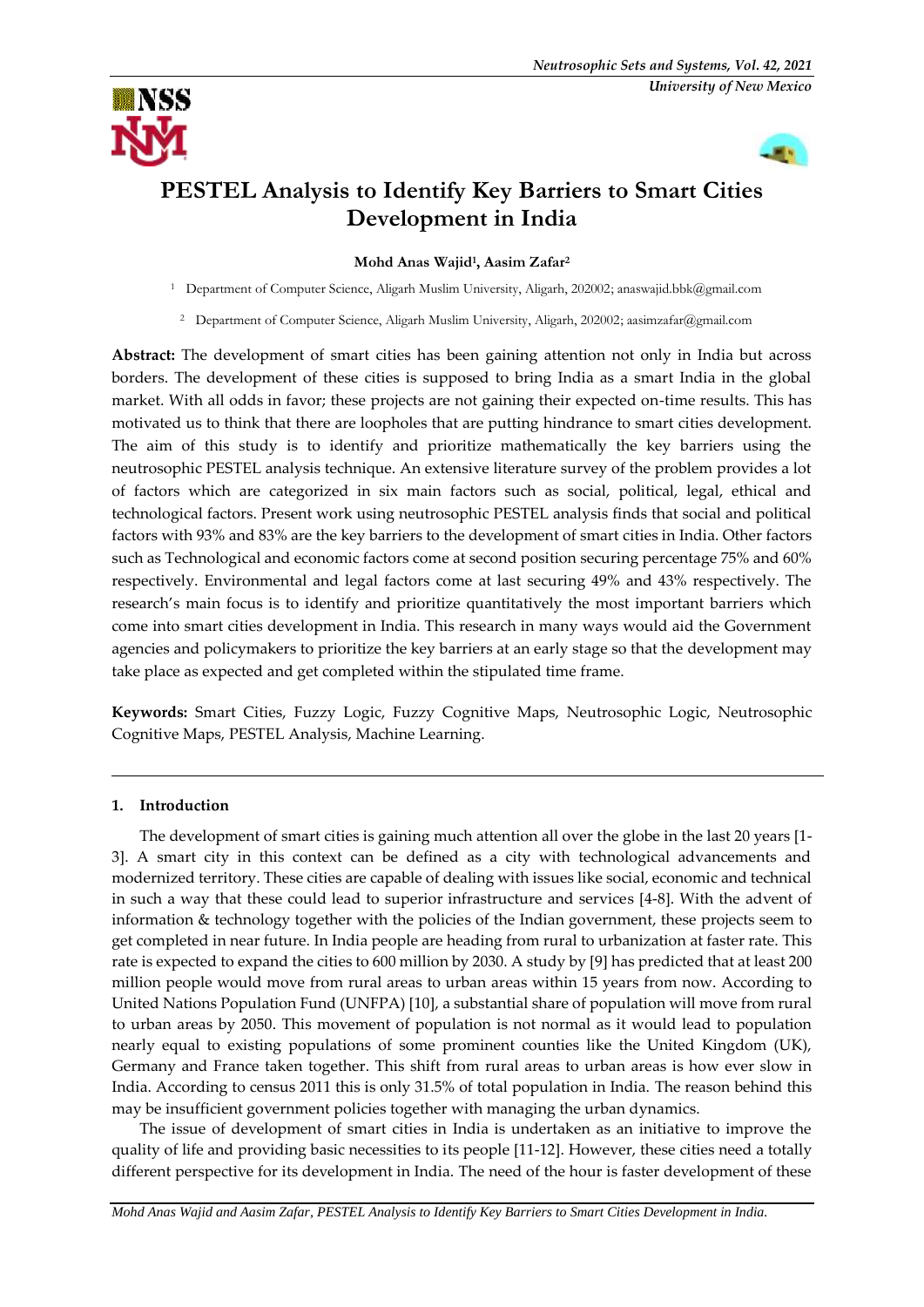cities but it is not achieved despite so much of planning and initiatives. The development of these cities generate a lot of problems which can be physical problems like pollution, resource management, traffic, digitization of data and many more [13-14]. There is also lack of strategic planning pertaining to smart cities development [15]. The projects related to smart cities in India are not getting completed at an expected time despite lot of resources and planning. Moreover these projects are taking longer to get completed without serving the objectives of the project. These loopholes in carrying out these projects have motivated us to identify barriers to the development of smart cities in India. Also, the need of these cities are getting increased at faster rate than its development in India. These reasons serve as primary cause for taking current research at present time.

The current work is grouped in following sections, Section 2 explains well the materials and methods required to understand the work carried out in present research. Section 3 of Results exposes the application of Neutrosophic PESTEL analysis in identifying the key barriers in the development of smart cities in India. This section shows how the situation is modelled in current work using various methods together with giving detailed description of results obtained. Section 4 concludes the paper with more emphasis on future work.

#### **2. Material and Methods**

Now, let us understand neutrosophy which is further combined with PESTEL analysis in the present work. Neutrosophic theory was proposed by Florentin Smarandache [18] which is popular theory for the treatment of uncertainties. It helps in generalizing crisp fuzzy sets and theories by introducing some concepts such as neutrosophic sets and neutrosophic logic [18]. When PESTEL technique is used together with neutrosophic logic it becomes neutrosophic PESTEL analysis as used in [19]. The study carried out in [19] is related to food industry where authors have tried to identify factors that affect Food Industry using this technique. The current study uses the technique of PESTEL analysis in determining the key barriers for smart cities development in India. The technique based on neutrosophic cognitive maps permits us to analyze specific topics mathematically using neutrosophic sets and systems. The approach is based on expressive technique with a quantitative strategy. Since this PESTEL analysis is combined with neutrosophy therefore it is required to understand certain concepts which are needed in order to carry out the mathematical work. For this let understand the concept of neutrosophic logic presented by Florentin Smarandache [20]. The latest developments could easily be referred from the work done in [40-44].

*Definition1.* Let  $N = \{(T, I, F): T, I, F \in (0,1)\}$  be a neutrosophic set. Let m: P  $\rightarrow$  N be a propositional relation into N, i.e., for every  $p \in P$  there is association with a value in N, as mentioned in Equation 1,expressing that p is F% false, I% indeterminate and T% true.

$$
m(p) = (T, I, F) \tag{1}
$$

Hence, the generalization of fuzzy logic is termed as neutrosophic logic, based on the notion of neutrosophy [18] [21]

*Definition2.* A Neutrosophic matrix is a matrix=  $[a_{ij}]_{ij}$  where i = 1,2,3, ... ....., m and

 $j = 1,2,3,...,...,n$  such that each  $a_{ij} \in K(I)$  where K (I) is a neutrosophic ring [22] Now let understand this neutrosophic matrix by an example. Suppose each element of matrix is represented by  $a + bI$  where a and b are real numbers and I is a factor of indeterminacy.

*For Example:*

$$
\begin{pmatrix} -1 & 1 & 5\mathbf{I} \\ \mathbf{I} & 4 & 7 \end{pmatrix} \begin{pmatrix} \mathbf{I} & 9\mathbf{I} & 6 \\ 0 & \mathbf{I} & 0 \\ -4 & 7 & 5 \end{pmatrix} = \begin{pmatrix} -21\mathbf{I} & 27\mathbf{I} & -6 + 25\mathbf{I} \\ -28 + \mathbf{I} & 49 + 13\mathbf{I} & 35 + 6\mathbf{I} \end{pmatrix}
$$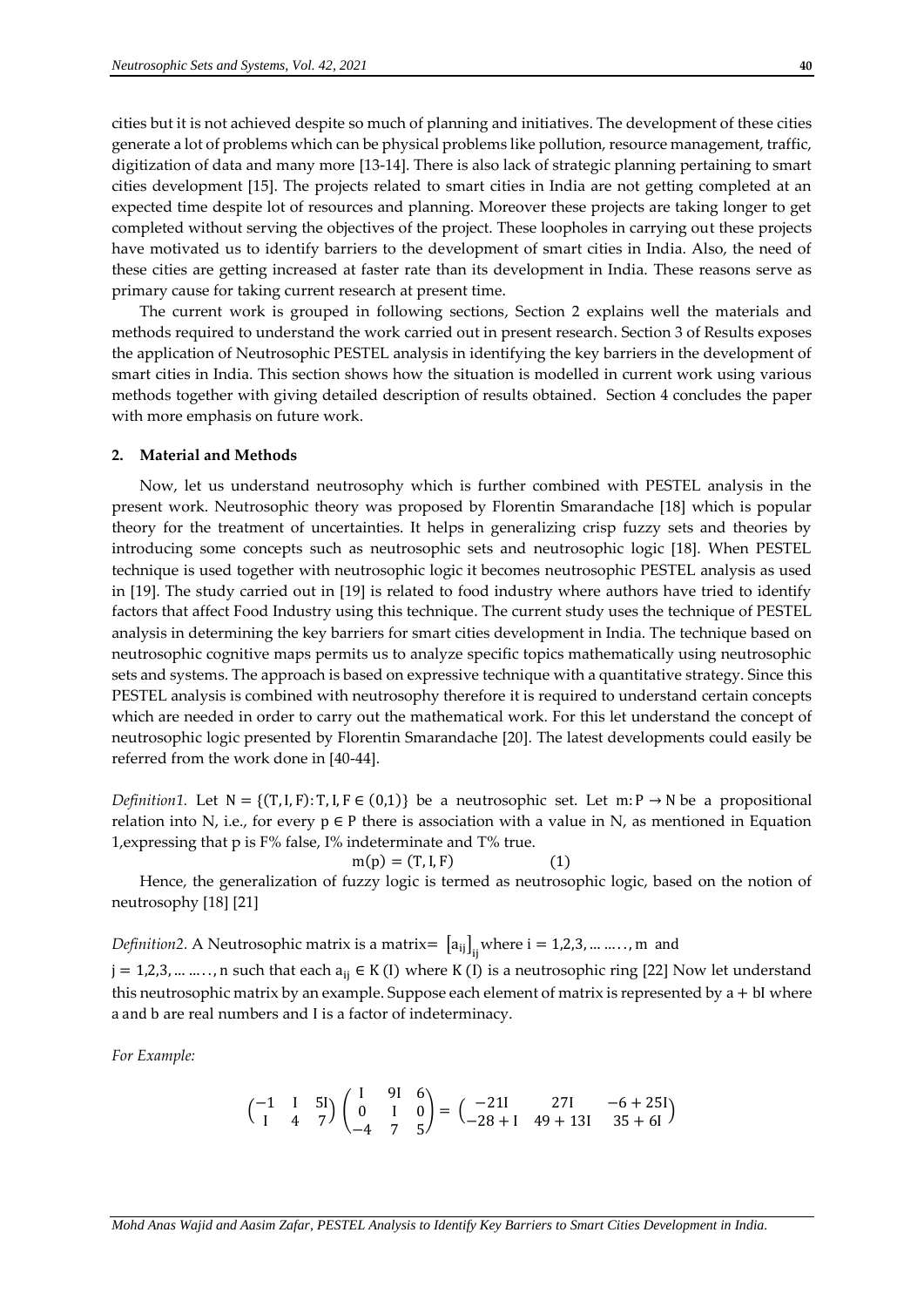*Definition 3.* A graph is called a neutrosophic graph if there exists an indeterminate node or an indeterminate edge where  $a_{ij} = 0$  it means there is no connection between nodes i and j,  $a_{ij} = 1$  means there is a connection between nodes i and j and  $a_{ij} = I$  means that connection is indeterminate (unknown).

*Definition 4.* A Neutrosophic Cognitive Map is a directed graph [23] with nodes as events or policies and causalities or relationship as determinate &indeterminate edges. The determinate edge or unbroken edge between two concepts shows that the relationship is certain and known whereas on the other hand the indeterminate or dotted edge between the concepts shows that the relationship is not certain or may be unknown. The below graph shows an example of neutrosophic graph in which the edge between node  $v_4$  and  $v_1$  is termed as determinate and edge between  $v_1$  and  $v_5$  is termed as indeterminate. This is represented in Figure 1.



**Figure 2** Example of Neutrosophic Cognitive Map

In order to include an indeterminate framework in the PESTEL analysis Neutrosophic Cognitive Maps (NCMs) are used extensively in this research. Neutrosophic Cognitive Maps (NCMs) are regarded as generalization of Fuzzy Cognitive Maps (FCMs). Fuzzy Cognitive Maps with their possible applications are well explained in [24]. The nodes in FCMs represent events or variables which are modelled to ascertain the possible relationship among them. The arcs among the nodes shows the relationship among nodes which could be positive or negative. These relationships are termed as causal where '+1' indicates the positivity and '-1' indicates the negativity of relation. Though FCMs are very much effective in modelling any situation but it lacks on certain grounds like it could not model uncertain, indeterminate and not known relations. To the rescue Neutrosophic Cognitive Maps (NCMs) are introduced in [18] [22] [31] are a way different from fuzzy cognitive maps (FCMs). FCMs do not include the notion of indeterminacy in them which is always present is neutrosophic cognitive mapping making it more efficient and accurate.

Below shown framework in Figure 2 presents a way to analyze factors for identifying and characterizing barriers to smart cities development in India with a model called PESTEL.



**Figure 3** Framework for obtaining characteristics in every factor being analyzed by PESTEL model

The analysis using PESTEL has gained popularity since its mention in [17]. The term PESTEL was coined in the book titled "Exploring Corporate Strategy" by Johnson and Scholes. PESTEL analysis is a technique that strategically tries to identify the external environment that influences the factors such as political, economic, social, technological, environmental and legal. The factors obtained are later integrated corresponding to analysis of PESTEL and then modelled using Neutrosophic Cognitive Maps (NCMs). This modelling provides for quantitative analysis of characteristics under consideration which correspond to analysis of factors. Further a neutrosophic adjacency matrix is formulated. By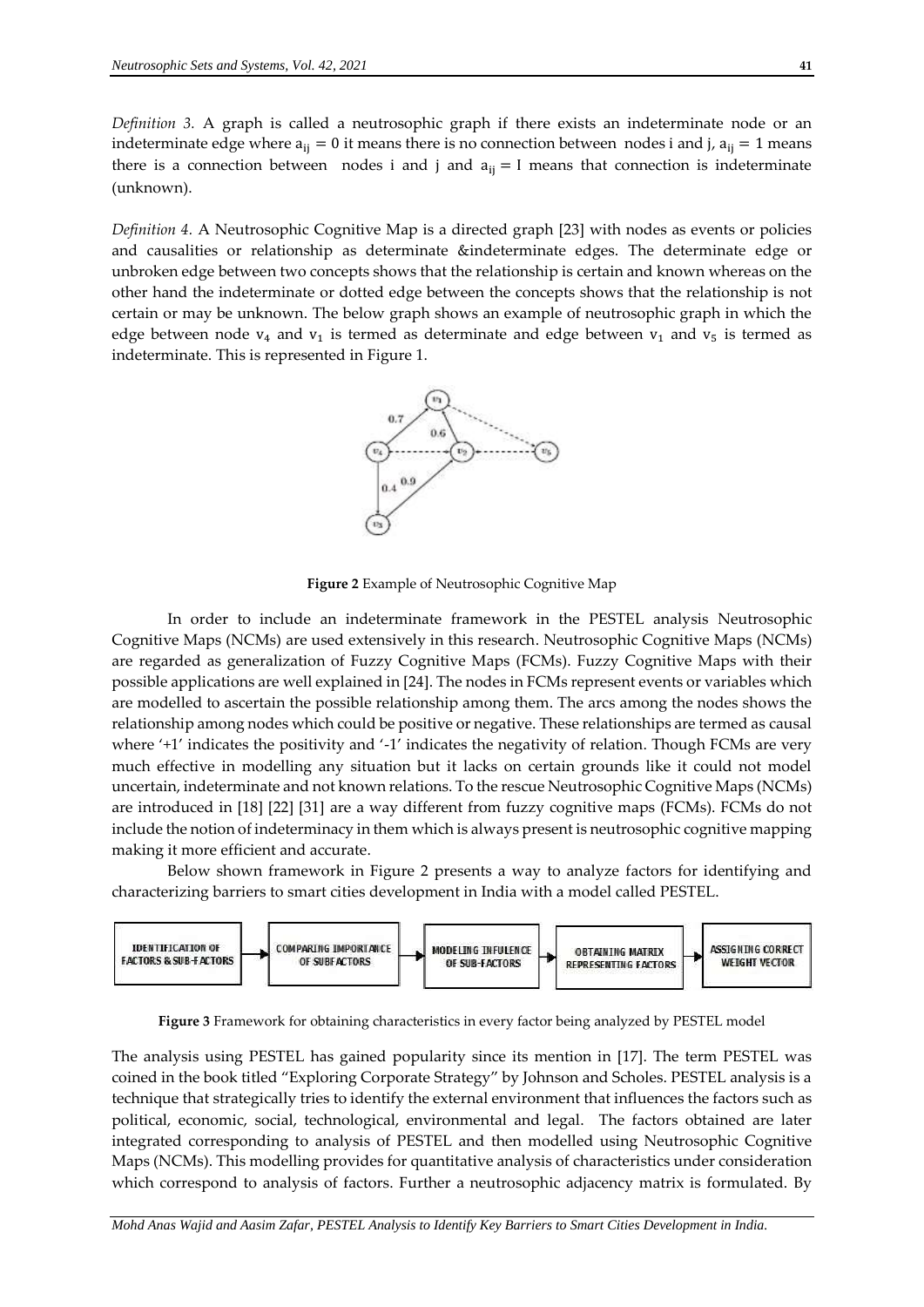taking into consideration the adjacency matrix and their absolute weights the static analysis is applied. When it is talked about static analysis in neutrosophy or neutrosophic cognitive maps [26] the special types of numbers called neutrosophic numbers like " $a + bI$ " are taken in considerations where "a" and "b" are real numbers and "I" is called indetermination [27]. This not only deals with neutrosiphication but also de- neutrosiphication. This is well proposed in [28] by Salmeron and Smarandache where  $I \in$ (0,1) and takes the value which is minimum or maximum. For static analysis of factors some measures are the need of the hour. The measures which are used extensively in proposed model are described below by equations 2-6. These measures are based on the absolute values of adjacency matrix [25]. These measures are used in further calculations for PESTEL analysis. Now let understand each one by one:

*Definition 5.* Out-degree in any graph represents the strength of outgoing relationship of a variable. It is described as sum of all elements of a row in corresponding neutrosophic adjacency matrix. It is represented in equation numbered 2.

$$
Outdegree (node) = \sum_{i=1}^{n} |c_{ij}|,
$$
\n(2)

*Definition 6.* In-degree in any graph represents the incoming relations from a variable. It is described as sum of all column elements in corresponding neutrosophic adjacency matrix. It is represented in equation numbered 3.

$$
Indegree (node) = \sum_{i=1}^{n} |c_{ij}|,
$$
\n(3)

*Definition 7.* Total degree or total centrality can be expressed as the sum of in-degree and out-degree. Equation 4 gives its mathematical notation.

Total Degree = Indegree (node) + Outdegree (node),

Finally using equations 5 and 6 the averages of extreme values is calculated which is mostly used to obtain single value used in calculation [29]. This value is used in our case study for recognition of the features or characteristics.

$$
\partial([a, b]) = \frac{a+b}{2},\tag{5}
$$

Then,

$$
A > B \leftrightarrow \frac{a+b}{2} > \frac{c+d}{2},\tag{6}
$$

### **3. Results and Discussion**

Initially the barriers are identified by doing extensive literature survey and taking experts opinion in this regard [16]. The experts are from academia, industry and public-private organizations. This study takes into account all types of barriers to smart cities development in India; which are mentioned in the related literature. The number of sub-factors under each category is same in order to maintain the homogeneity of calculation. Later these are grouped in six categories namely social, political, legal, ethical and technological for ease of carrying out effective analysis. These sub-factors and factors when summarized can be illustrated as follows:

 *Political Factors:* These factors are crucial to be considered is this regard since all policies and financial aid is being issued from government agencies. These sub-factors within this could be lack of trust between governed and the government together with lack of developing a common information system model as given in [33-34].

(4)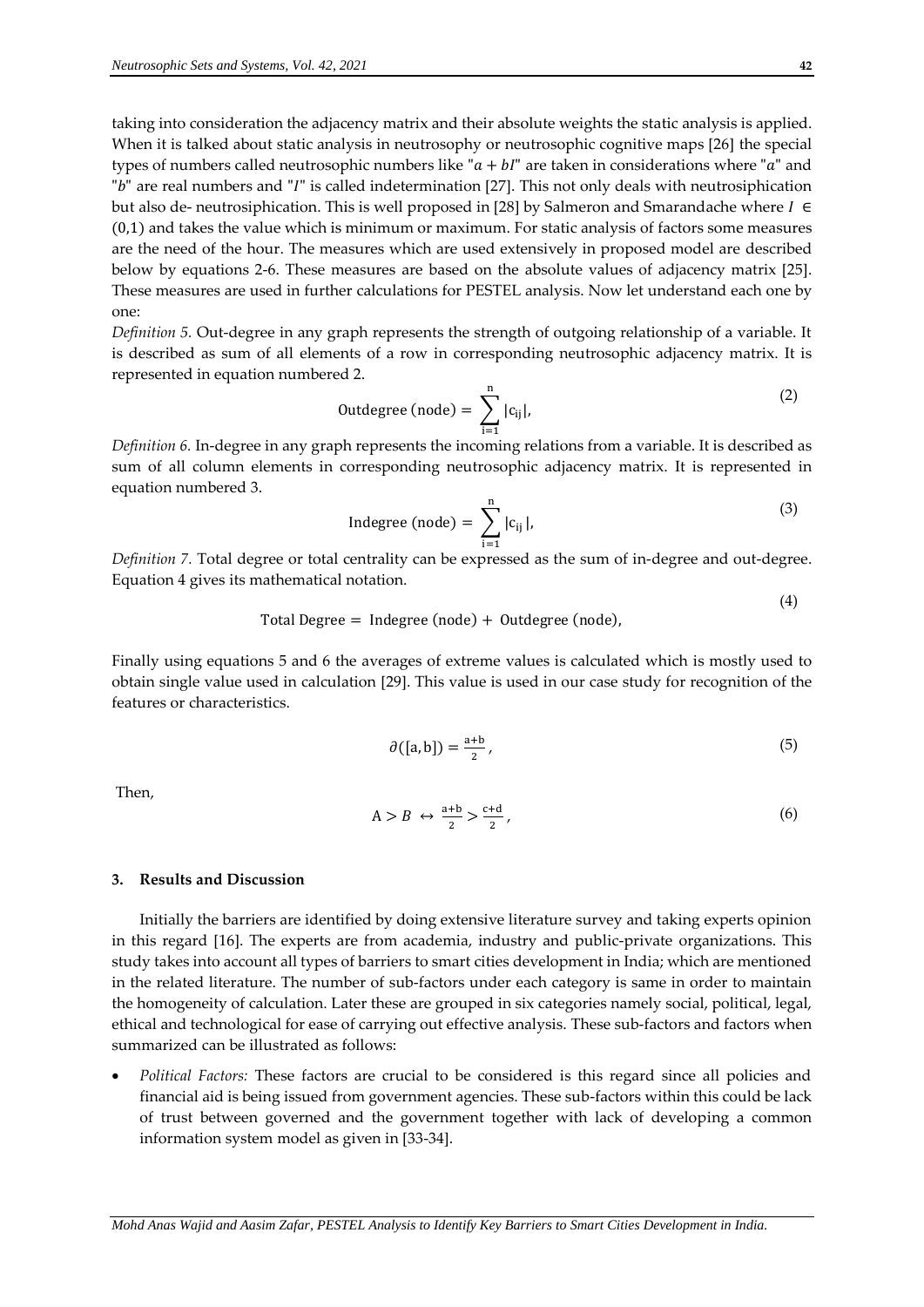- *Economic Factors:* These factors are of utmost importance since all companies whether national, international directly get affected by these factors. The sub-factors within this may be the cost of high infrastructure together with training & skill development as mentioned in [35].
- *Social Factors:* The present work deals with the barriers to smart cities development in India. This has direct association with demographic changes which are happening all around the globe [30]. Social factors includes sub-factors such as lack of citizen's participation together with low consciousness of the community.
- *Technological Factors:* It is also an important factor that should be taken into consideration since this factor has direct implication on the quality of services which are required for development of smart cities. The sub factors here are lack of technological knowledge, privacy and security issues as mentioned in [36-37].
- *Environmental Factors:* The sustainability consideration is one of factor that is always taken in mind when such projects are undertaken. The sub-factors under Environmental factors are lacking ecological view in behavior and lack of sustainability considerations [33] [38].
- *Legal & Ethical Factors:* These factors mainly include cultural issues and issues in openness of data [35] [39]. Figure 3 below gives the grouping of sub-factors in six different main factors.



**Figure 4** PESTEL hierarchical model for identifying key barriers to smart cities development in India.

Since, all above mentioned factors which are analyzed using PESTEL technique are always linguistic. Therefore in order to analyses them, these factors need to be quantified so to obtain higher interpretability. In order to quantify all the linguistic terms the technique of neutrosophic cognitive maps [31] is used. Now taking in account all the factors which are being considered in this study for analyzing the barriers to smart cities development in India, the NCM is formed. Later this cognitive mapping is used to form the neutrosophic adjacency matrix which forms the basis of all our further calculations. This adjacency matrix is represented in Table 1 below.

| <b>Variables</b> | P1       | P <sub>2</sub>   | EC1      | EC <sub>2</sub> | S <sub>1</sub> | S <sub>2</sub> | <b>T1</b> | Т2       | EL1      | EL <sub>2</sub> | L <sub>2</sub> |
|------------------|----------|------------------|----------|-----------------|----------------|----------------|-----------|----------|----------|-----------------|----------------|
| P1               | $\theta$ | $\cup$           | $\theta$ | $-0.37$         | $\theta$       |                | $\cup$    | 0        | O        | O               | $\theta$       |
| P2               | $\theta$ | $\left( \right)$ | $\theta$ | 0               | $\Omega$       | $\theta$       | 0.31      | $\theta$ | $\theta$ | $\theta$        | $\theta$       |
| EC1              | 0        | $\left( \right)$ | $\Omega$ | 0               | $\Omega$       |                | 0         | $\theta$ | $\theta$ | 0               | 0              |
| EC <sub>2</sub>  | 0        | $\theta$         | $\theta$ | 0               | $\Omega$       |                | $\theta$  | 0.37     | 0        | 0               | 0              |
| S1               | 0.49     |                  | $\Omega$ | 0               | $\Omega$       | $\theta$       | 0.37      | 0        | $\Omega$ | 0               | $\theta$       |
| S <sub>2</sub>   | $\theta$ | $\theta$         | $\theta$ | 0               |                |                | $\Omega$  | $\cup$   | $\cup$   | $\theta$        | 0              |

**Table 1** Neutrosophic Adjacency Matrix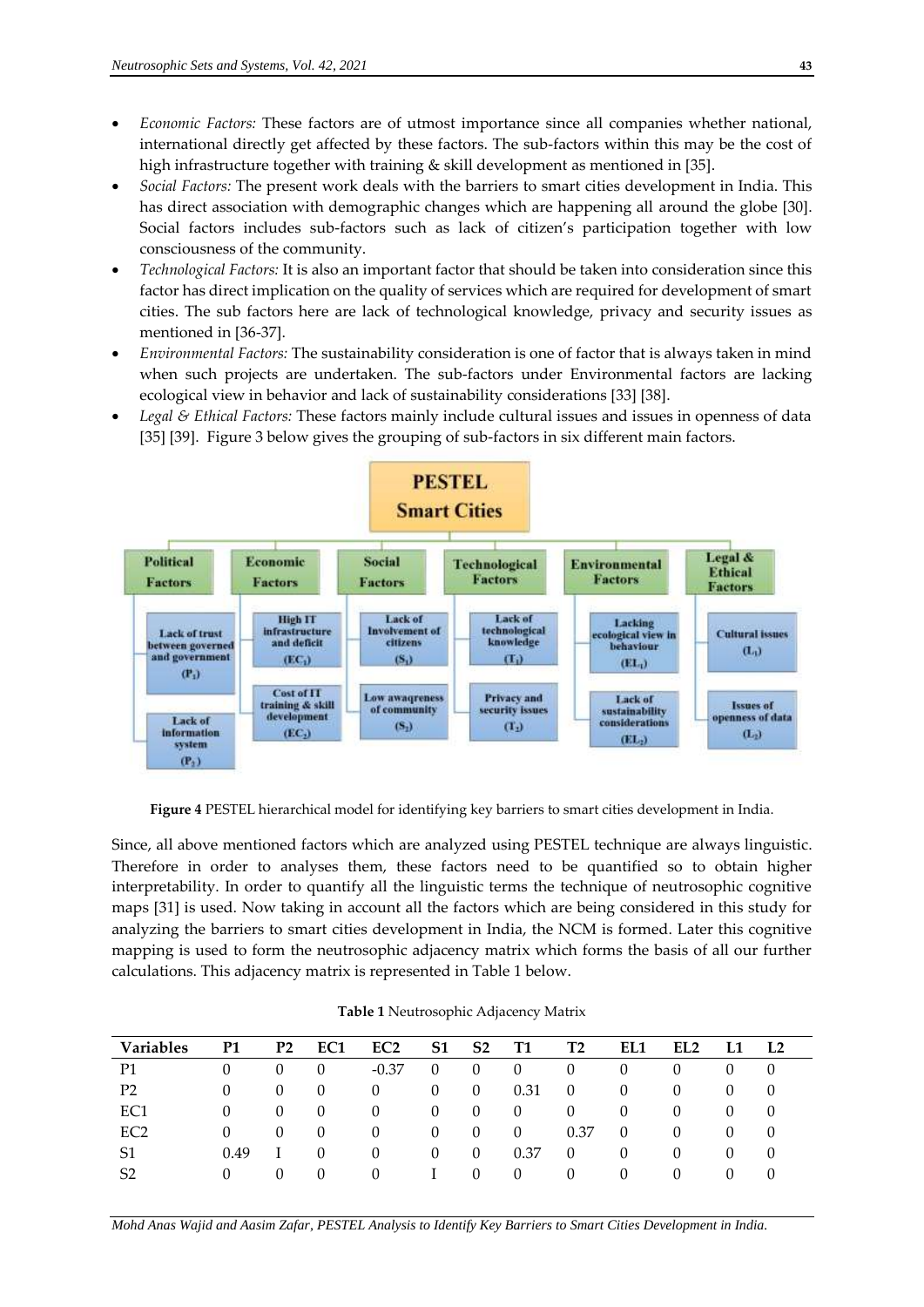| T1             |              | $0 \qquad 0 \qquad 0$                    |                                        | $\begin{array}{ccccccc}\n0 & 0 & 0 & 0\n\end{array}$ |  |                     | $\overline{0}$                          | $\mathbf{0}$   | $0 \qquad 0 \qquad 0$          |                                     |      |
|----------------|--------------|------------------------------------------|----------------------------------------|------------------------------------------------------|--|---------------------|-----------------------------------------|----------------|--------------------------------|-------------------------------------|------|
| T2             | $\Omega$     | $\overline{0}$                           | $\begin{array}{ccc} & & 0 \end{array}$ | $0.46$ 0 0 0                                         |  |                     | $\mathbf{0}$                            | $\mathbf{0}$   | $\mathbf{0}$                   | $\begin{matrix} 0 & 0 \end{matrix}$ |      |
| EL1            | $\mathbf{0}$ | $0\qquad 0$                              | <b>Contractor</b>                      |                                                      |  |                     | $0 \qquad 0 \qquad 0 \qquad 0 \qquad 0$ |                | $0.31 \quad 0 \quad 0 \quad 0$ |                                     |      |
| EL2            |              | $0 \qquad 0 \qquad 0$                    |                                        |                                                      |  |                     |                                         | $\mathbf{0}$   | $\overline{0}$                 | $\begin{matrix} 0 & 0 \end{matrix}$ |      |
| L1             | $\Omega$     | $\begin{array}{ccc} & & 0 & \end{array}$ |                                        | $0 \qquad 0 \qquad 0 \qquad 0$                       |  |                     | $\overline{0}$                          | $\overline{0}$ | $0.37 \quad 0 \quad 0$         |                                     |      |
| L <sub>2</sub> | $\Omega$     | $\left( \right)$                         | $\sim 0$                               | $\theta$                                             |  | $0 \quad 0 \quad 0$ | $\overline{0}$                          | $\mathbf{0}$   | $0 \qquad 0$                   |                                     | 0.25 |

Now for static analysis of factors the measures of centrality are calculated. The calculation which is required for calculating the measures of centrality is done using equations 2, 3 and 4. These measures of centrality are based on in-degree and out-degree measures. Table 2 below shows the measures of centrality.

| Node            | Id       | Od         | <b>Total degree</b> |
|-----------------|----------|------------|---------------------|
| P <sub>1</sub>  | 0.49     | 0.37       | 0.86                |
| P <sub>2</sub>  | I        | 0.31       | $I + 0.31$          |
| EC1             | $\theta$ | $\theta$   | $\theta$            |
| EC <sub>2</sub> | 0.83     | 0.37       | 1.20                |
| S <sub>1</sub>  | I        | $I + 0.86$ | $2I+0.86$           |
| S <sub>2</sub>  | 0        | Ī          | I                   |
| T <sub>1</sub>  | 0.68     | $\theta$   | 0.68                |
| T <sub>2</sub>  | 0.37     | 0.46       | 0.83                |
| EL1             | 0.31     | 0.31       | 0.62                |
| EL <sub>2</sub> | 0.37     | $\theta$   | 0.37                |
| L1              | $\theta$ | 0.37       | 0.37                |
| L2              | 0.25     | 0.25       | 0.50                |

**Table 2** Measures of centrality, out-degree, and in-degree

# *3.1 Results*

The results are obtained after the process of de-neutrosophication. This may be referred from Salmeron and Smarandache's work in [25]. *'I'* is replaced by minimum and maximum values in the range *(0, 1)*. The results which are obtained in Table 2 above are being converted to intervals if it contains a value which is indeterminate i.e. *'I'*. Further the de-neutrosiphication function which is represented using symbol  $\partial$  is applied according to equation number 5. The value of  $\partial$  forms the basis for setting up orders of preferences of the barriers which put hindrance to the smart cities development in India. It is represented in Table 3.

**Table 3** Total degree, de-neutrosophicated and ordinal number of every variable

| Variable        | <b>Final Value</b> | $\partial$ (Vi) | <b>Order of Preference</b> |
|-----------------|--------------------|-----------------|----------------------------|
| P <sub>1</sub>  | 0.86               | 0.86            | 3                          |
| P <sub>2</sub>  | [0.31, 1.31]       | 0.81            | 5                          |
| EC1             | $\theta$           | $\Omega$        | 10                         |
| EC <sub>2</sub> | 1.20               | 1.20            | $\overline{2}$             |
| S <sub>1</sub>  | [0.86, 1.86]       | 1.36            |                            |
| S <sub>2</sub>  | [0, 1]             | 0.50            | 8                          |
| T1              | 0.68               | 0.68            | 6                          |
| T <sub>2</sub>  | 0.83               | 0.83            | 4                          |
| EL1             | 0.62               | 0.62            | 7                          |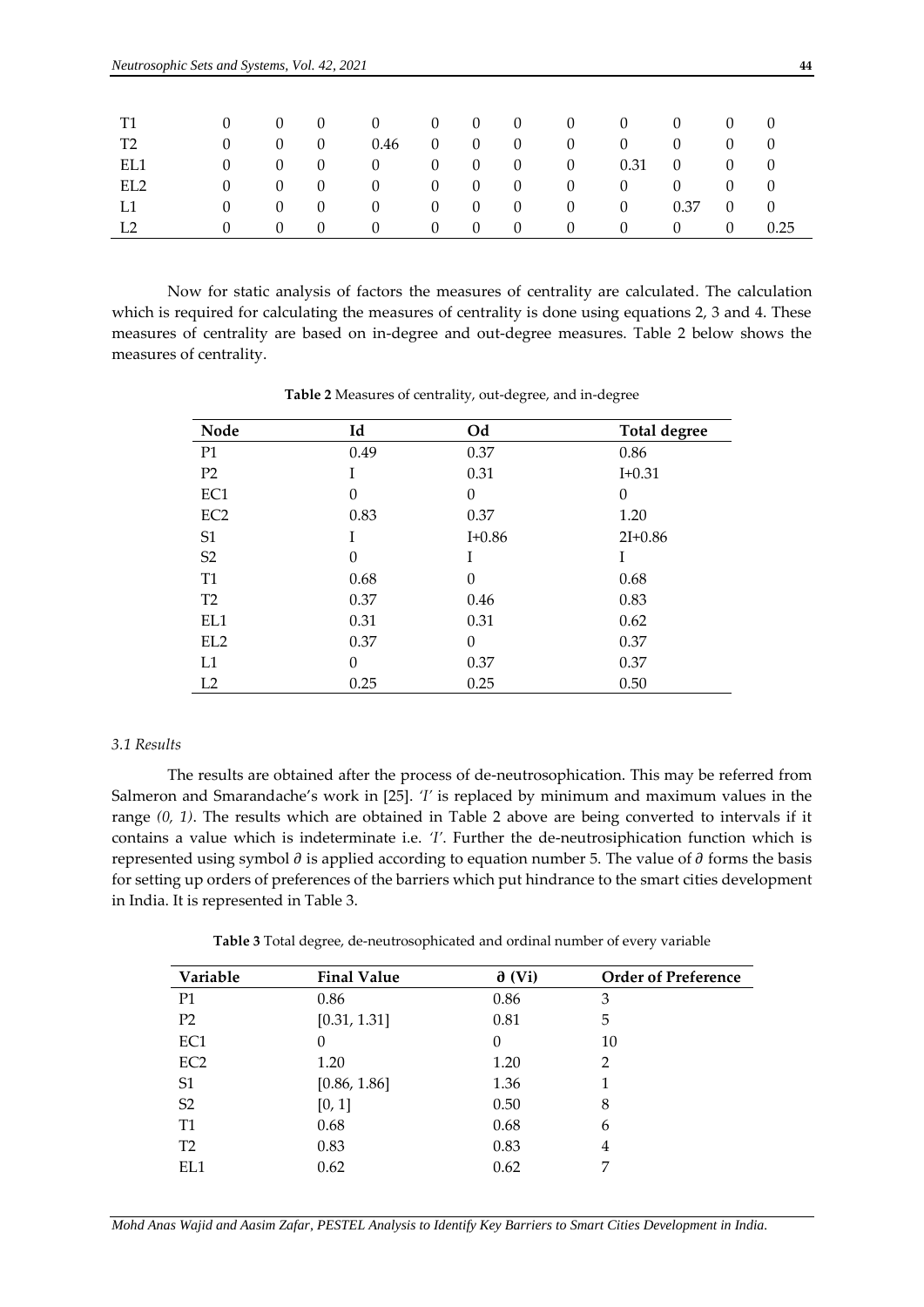| EL <sub>2</sub> | 0.37 | 0.37 | <u>g</u> |  |
|-----------------|------|------|----------|--|
| L1              | 0.37 | 0.37 | Q        |  |
| L <sub>2</sub>  | 0.50 | 0.50 | 8        |  |

According to neutrosophic PESTEL analysis the results obtained are as followsS1  $> EC2 >$  $P1 > T2 > P2 > T1 > EL1 > L2 > L1 > EC1$ . The symbol '>' indicates the preference of the factor over the other. This shows the comparison among sub-factors indicating at ground level the importance of each sub-factor. But if comparison is needed taking in consideration all the factors the average of subfactors corresponding to particular factor is taken. Later this average is converted in percentage and the results are shown using following pie chart in Figure 4.



**Figure 5** Neutrosophic PESTEL Analysis by Factors

Now overall PESTEL analysis of the factors is done. The results obtained indicate that social factors and political factors are the key barriers to the smart cities development in India contributing for 93% and 83% respectively. Technological and economic factors come at second position contributing 75% and 60% respectively. Environmental and legal factors come at last securing 49% and 43% respectively.

#### **4. Conclusion**

The present work seeks to find out the key barriers linked to smart cities development in India using neutrosophic PESTEL technique. The present work contributes to existing research in the related field by providing more realistic modelling of the situation using Neutrosophy which as per our knowledge is not applied in this regard earlier. This work is the need of the hour since there are many projects of the Government, for the development of smart cities, but these are not attaining their expected on-time results due to some uncertain reasons. In the present work, a comprehensive literature review through various literature surveys has disclosed various factors and sub-factors putting hindrance in such projects. Since PESTEL analysis deals with political, economic, social, technological, environmental and legal factors, these sub- factors are grouped in six key barriers. These barriers are modelled using neutrosophic cognitive maps for quantitative analysis and later neutrosophic adjacency matrix is formulated. Further, a comprehensive static analysis is done in order to identify and prioritize the key barriers. The findings of current research are mentioned below:

 $\triangleright$  The social and political factors contributing 93% and 83% respectively are the key barriers to the development of smart cities in India.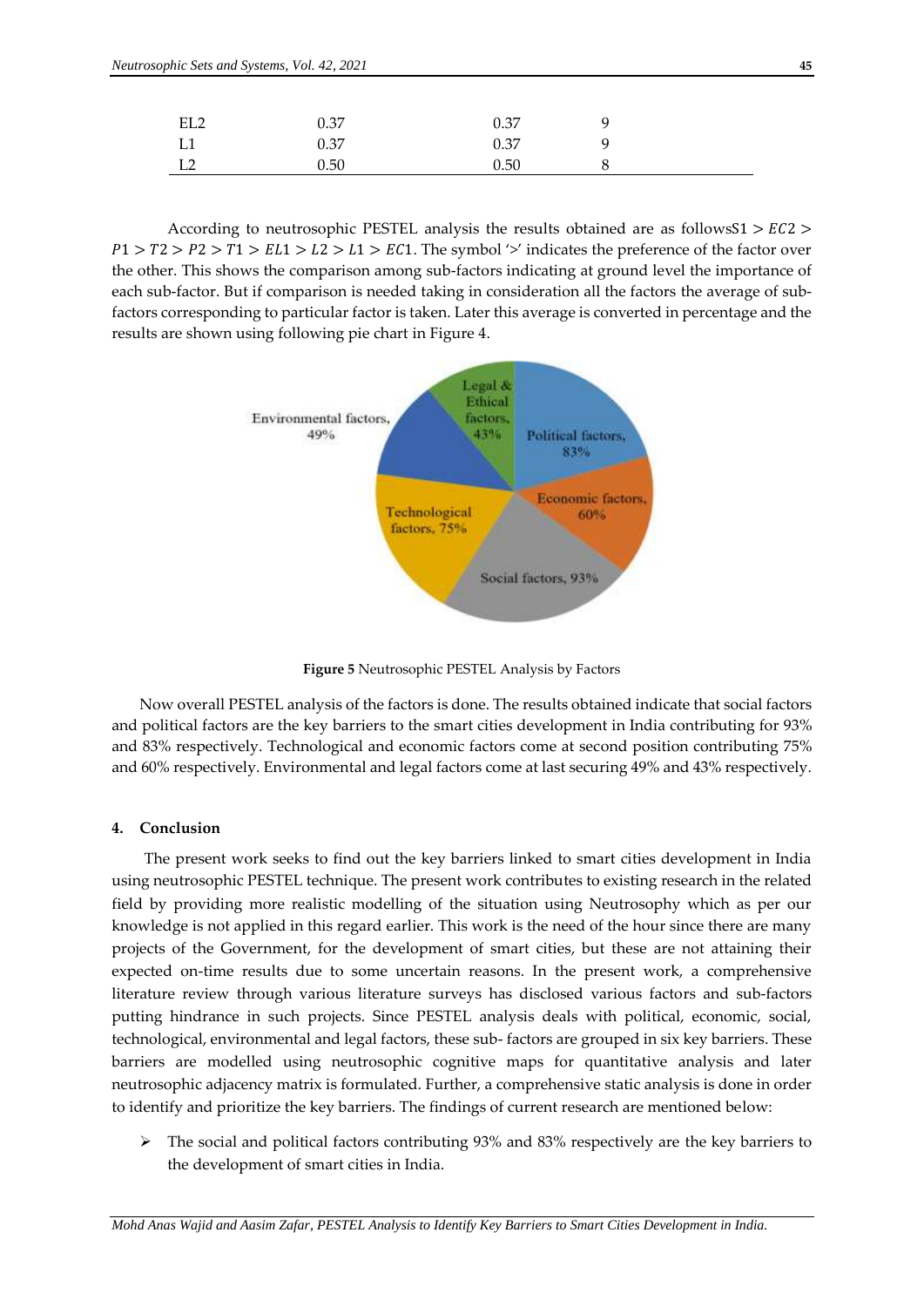- $\triangleright$  Technological and economic factors come at second position contributing 75% and 60% respectively as a barrier.
- $\triangleright$  Environmental and legal factors come at last securing 49% and 43% respectively.

The present works also demonstrate that neutrosophic PESTEL analysis can be applied to more complex problems. Future work in this regard includes implementing and designing machine learning algorithms for carrying out the simulation using neutrosophic theories. Earlier proposed algorithms in machine learning for PESTEL analysis might be combined with neutrosophic approaches so that the output obtained could be validated with more optimized results.

# **References:**

- [1] Albino, V., Berardi, U., & Dangelico, R. M. Smart cities: Definitions, dimensions, performance, and initiatives. Journal ofUrban Technology, 22(1), 3–21. (2015).
- [2] Koo, C., Ricci, F., Cobanoglu, C., & Okumus, F. Special issue on smart, connected hospitality and tourism. Information Systems Frontiers, 19(4), 699–703. (2017).
- [3] Mori, K., & Christodoulou, A. Review of sustainability indices and indicators: Towards a new City sustainability index (CSI). Environmental Impact Assessment Review, 32(1), 94–106. (2012).
- [4] Bakıcı, T.,Almirall, E.,&Wareham, J. Asmart city initiative: The case of Barcelona. Journal of the Knowledge Economy, 4(2), 135–148. (2013).
- [5] Cruz-Jesus, F., Oliveira, T., Bacao, F., &Irani, Z. Assessing the pattern between economic and digital development of countries. Information Systems Frontiers, 19(4), 835–854. (2017).
- [6] Washburn, D., Sindhu, U., Balaouras, S., Dines, R. A., Hayes, N. M., &Nelson, L. E. Helping CIOs understand BSmart City<sup>^</sup> initiatives: Defining the smart city, its drivers, and the role of the CIO. Cambridge: Forrester Research. (2010).
- [7] Zygiaris, S. Smart city reference model: Assisting planners to conceptualize the building of smart city innovation ecosystems. Journal of the Knowledge Economy, 4(2), 217–231. (2013).
- [8] Chatterjee, S., & Kar, A. K. Alignment of IT authority and citizens of proposed smart cities in India: System security and privacy perspective. Global Journal of Flexible Systems Management, 19(1), 95–107. (2018b).
- [9] Mckinsey Report. Combating the challenges of urbanization in emerging markets: Lessons from India. Accessed from [https://www.m](https://www/)ckinsey.com/industries/capital-projects-andinfrastructure/ourinsights/combating-the-challenges-of-urbanization-in-emergingmarketslessonsfromIndiaon. 22th April 2018.
- [10] UNFPA. State of World population: Unleashing the potential of urban growth. United Nations Population Fund (UNFPA), New York, 2008.
- [11] OCED. "The path to happiness lies in good health and a good job, the better life index shows". The organisation for economic cooperationand development (OECD), Paris, France (2015).
- [12] [http://www.oecd.org/newsroom/the-path-toh](http://www.oecd.org/newsroom/the-path-to)appiness-lies-in-goodhealth-and-a-good-job-the-betterlife-index-shows.htm
- [13] The Indian Express. "Quality of life: Which is the best Indian city to live in?" (2016). http://indianexpress.com/article/india/indianews-india/where-to-live-in-india-which-city-offersthe bestquality-of-living-2891060/
- [14] Chourabi, H., Nam, T.,Walker, S., Gil-Garcia, J. R.,Mellouli, S., Nahon, K., Pardo, T. A. & Scholl, H. J. Understanding smart cities: An integrative framework. 45th Hawaii international conference on system science, 2289–2297. (2012).
- [15] Chauhan, S., Agarwal, N., & Kar, A. K. Addressing big data challenges in smart cities: A systematic literature review. info,18(4), 73–90. (2016).
- [16] Angelidou, M. "Smart cities: A conjuncture of four forces". Cities, 47, 95–106. (2016).
- [17] Rana, Nripendra P., et al. "Barriers to the development of smart cities in Indian context." Information Systems Frontiers 21.3: 503-525. (2019).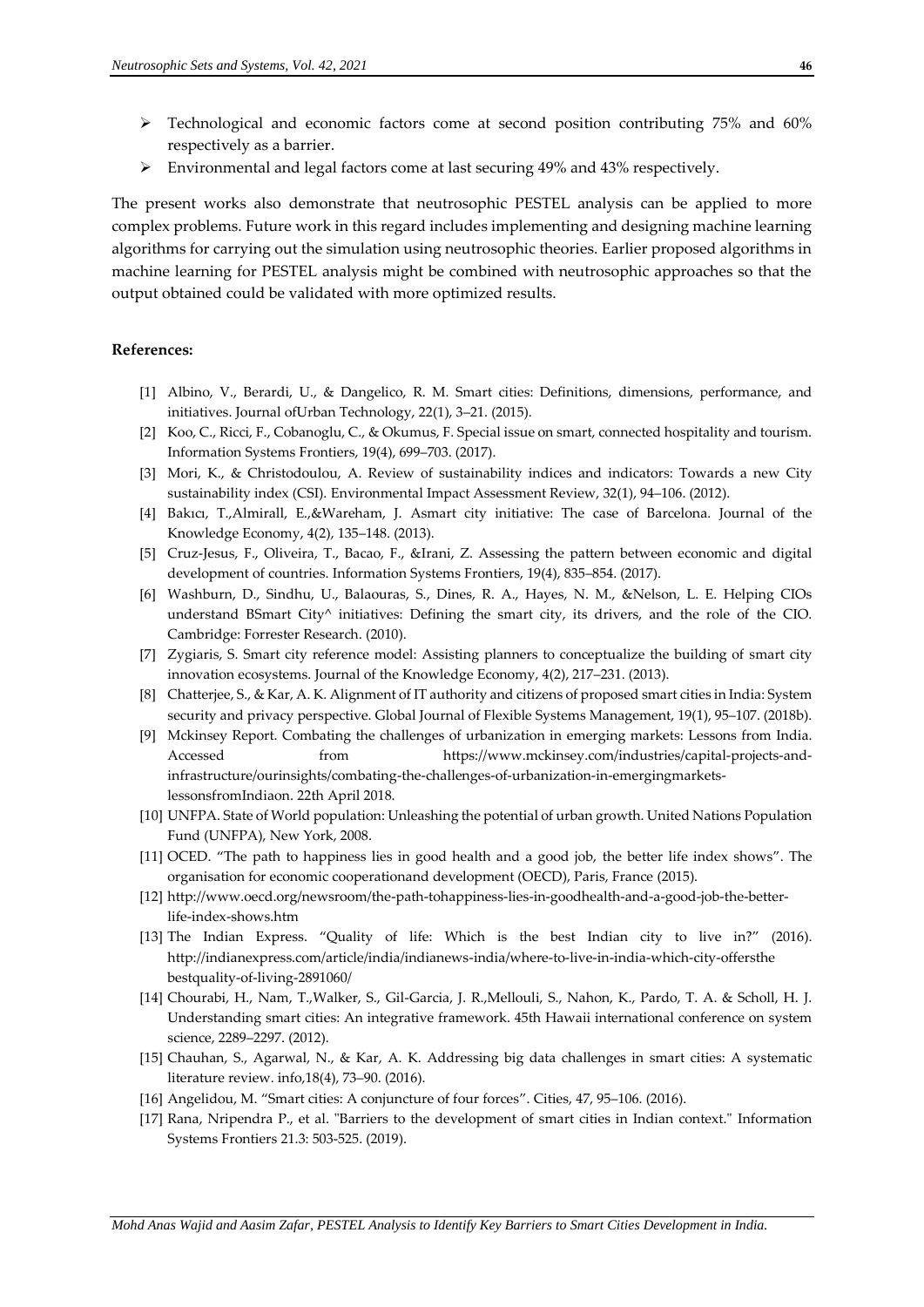- [18] Gassner, M. (2008), PESTEL- Strategy against the mastery of external risks (PESTEL–Strategie zur Beherrschung ex-terner Risiken)(In German), . Düsseldorf: Symposion. Available in http://www.symposion.de/kapitel33630101\_WERK7001009.html, Consulted on March 21, 2018.
- [19] Smarandache, F. A Unifying Field in Logics: Neutrosophic Logic. Neutrosophy, Neutrosophic Set, Neutrosophic Probability: Neutrsophic Logic. Neutrosophy, Neutrosophic Set, Neutrosophic Probability: Infinite Study. (2005)
- [20] Parraga Alava, R., Muñoz Murillo, J., Barre Zambrano, R., Zambrano Vélez, M. I., and Leyva Vázquez, M. Y. PEST Analysis Based on Neutrosophic Cognitive Maps: A Case Study for Food Industry. Neutrosophic Sets and Systems, 21, 84-92. (2018).
- [21] Wang, H., Smarandache, F., Sunderraman, R., and Zhang, Y. Q. Interval Neutrosophic Sets and Logic:Theory and Applications in Computing: Theory and Applications in Computing : Hexis. (2005).
- [22] Menendez Vera, P. J., Menendez Delgado, C. F., Pena Gonzalez, M., and Leyva Vazquez, M. Marketing skills as determinants that underpin the competitiveness of the rice industry in Yaguachi canton. (2005) Application of SVN numbers to the prioritization of strategies, Neutrosophic Sets and Systems, 13, 70-7
- [23] Kandasamy, W.V. and F. Smarandache. Fuzzy Neutrosophic Models for Social Scientists. Education Publisher Inc. (2015).
- [24] Srinivas and Shekar. Cognitive Maps. (1997). <https://web.itu.edu.tr/topcuil/ya/MDM02xCognitiveMaps.pdf>
- [25] Axelrod, R.M.Structure of decision: The cognitive maps of political elites: Princeton, NJ, Princeton University Press. (1976).
- [26] Salmerona, J.L. and F. Smarandache. Redesigning Decision Matrix Method with an indeterminacy-based inference process. Multispace and Multistructure. Neutrosophic Transdisciplinarity (100 Collected Papers of Sciences), 4: p. 151. (2010)
- [27] Bello Lara, R., González Espinosa, S., Martín Ravelo, A., Leyva Vázquez M. Y. Model of static analysis in fuzzy graphs based on compound indicators of centrality (Modelo para el análisis estáticoen grafos difusos basado en indicado-res compuestos de centralidad)(In Spanish). Revista Cubana de Ciencias Informáticas. 9(2), 52-65. (2015).
- [28] Smarandache, F. Refined literal indeterminacy and the multiplication law of sub indeterminacies. Neutrosophic Sets and Systems, 9, 58-63. (2015).
- [29] Salmerona, J.L. and F. Smarandache. Redesigning Decision Matrix Method with an indeterminacy-based inference process. Multispace and Multistructure. Neutrosophic Transdisciplinarity (100 Collected Papers of Sciences), 4: p. 151. (2010).
- [30] Merigó, J. New extensions to the OWA operators and its application in decision making, PhD Thesis, Department of Business Administration, University of Barcelona, Spain. (2008).
- [31] Yüksel, İ. Developing a multi-criteria decision making model for PESTEL analysis. International Journal of Busi-ness and Management, 7(24), 52-66. (2012)
- [32] Zafar, Aasim, and Mohd Anas Wajid. "Neutrosophic Cognitive Maps for Situation Analysis." Neutrosophic Sets & Systems 29. (2019).
- [33] Navas, J.E.; Guerras, L.A. The Management of the Enterprise: Theory and Applications (La Dirección Estratégica de la Empresa. Teoría y Aplicaciones)(In Spanish), Thompson Civitas. (2007).
- [34] Kogan, N. and Lee, K.J. Exploratory research on success factors and challenges of smart city projects. MSc Thesis, Kyung Hee University, Seoul, South Korea. (2014).
- [35] Letaifa, S. B. How to strategize smart cities: Revealing the SMART model. Journal of Business Research, 68(7), 1414–1419. (2015).
- [36] Monzon, A. Smart cities concept and challenges: Bases for the assessment of smart city projects. International conference on smart cities and green ICT systems, 17–31. (2015).
- [37] Scuotto, V., Ferraris, A., & Bresciani, S. Internet of things: Applications and challenges in smart cities: A case study of IBM smart city projects. Business Process Management Journal, 22(2), 357–367. (2016).
- [38] Elmaghraby, A. S., & Losavio, M. M. Cyber security challenges in smart cities: Safety, security and privacy. Journal of Advanced Research, 5(4), 491–497. (2014).
- [39] Yoon, A. How smart cities enable urban sustainability. (2015). https://www.triplepundit.com/2015/08/smart-citiesenable-urban-sustainability/